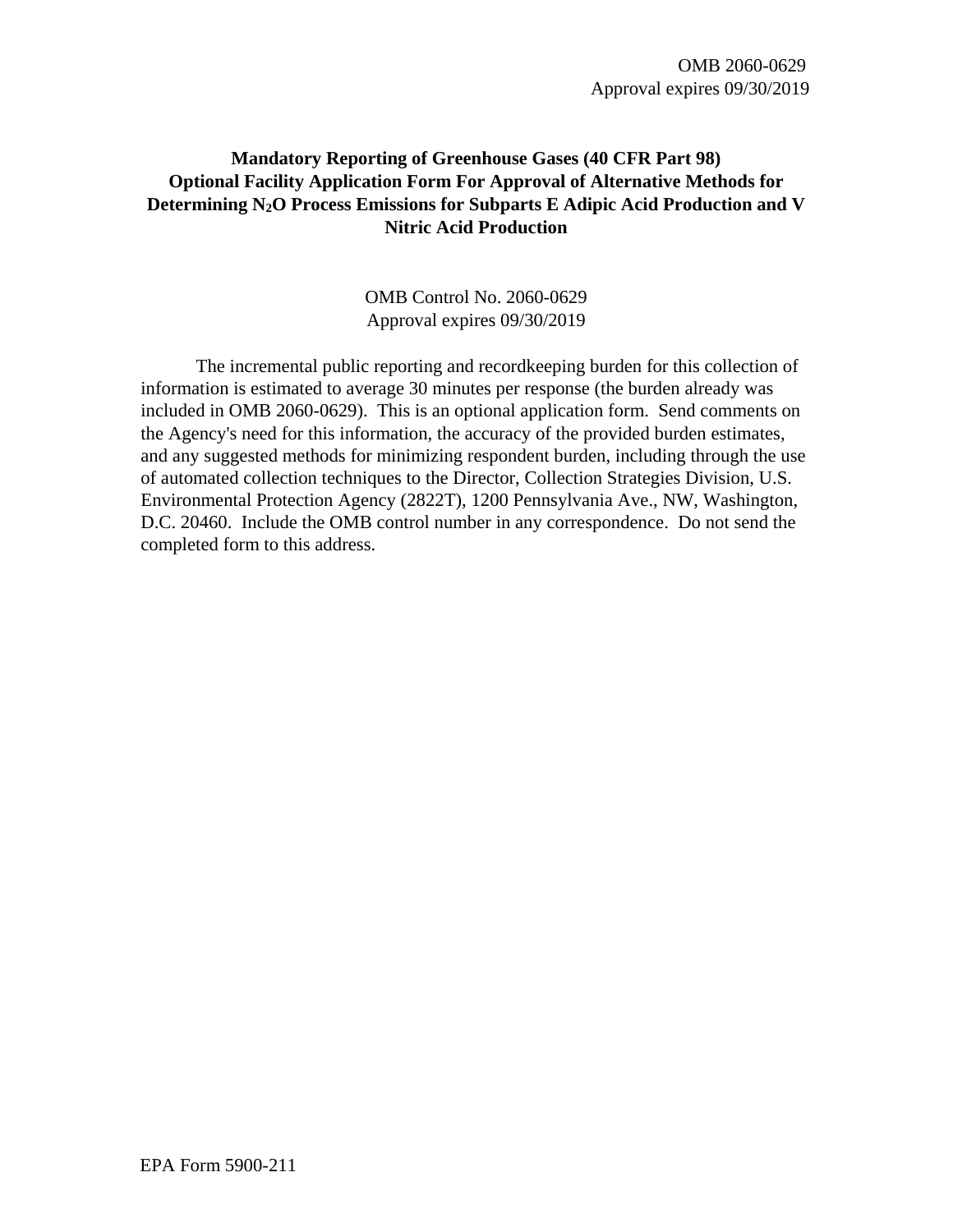OMB 2060-0629 Approval expires 09/30/2019

## **Mandatory Reporting of Greenhouse Gases (40 CFR Part 98) Optional Facility Application Form For Approval of Alternative Methods for Determining N2O Process Emissions for Subparts E Adipic Acid Production and V Nitric Acid Production**

**General Information:** *If you are an owner or operator subject to Part 98 Subpart E (40 CFR 98.50) or Subpart V (40 CFR 98.220) and are applying to the EPA Administrator to use an alternate method to calculate your annual process-related N2O emissions from Adipic Acid or Nitric Acid production, you have the option to use this form for your application. For calendar year 2010, you must submit your application by February 12, 2010 (within 45 days following the effective date of the final rule, which is December 29, 2009). In subsequent years, you must submit your application by January 30th of the year for which you want to use in an alternative method (e.g., January 30, 2013).* 

This form must be submitted electronically.

Upon receipt, the request will be recorded in the EPA tracking system, and the requester will be notified that EPA is evaluating the request. EPA will evaluate your request to confirm whether the proposed alternative is acceptable. The agency will then notify you to confirm approval or denial of the application.

If you do not receive approval by August  $2<sup>nd</sup>$  of the year in which data are being collected (e.g., within 150 days of the end of the reporting year), you must determine the  $N_2O$ emissions factor and calculate annual N2O emissions based on this factor for the current year using the procedures specified in the rule under  $98.53(a)(1)$  or  $98.223(a)(1)$ .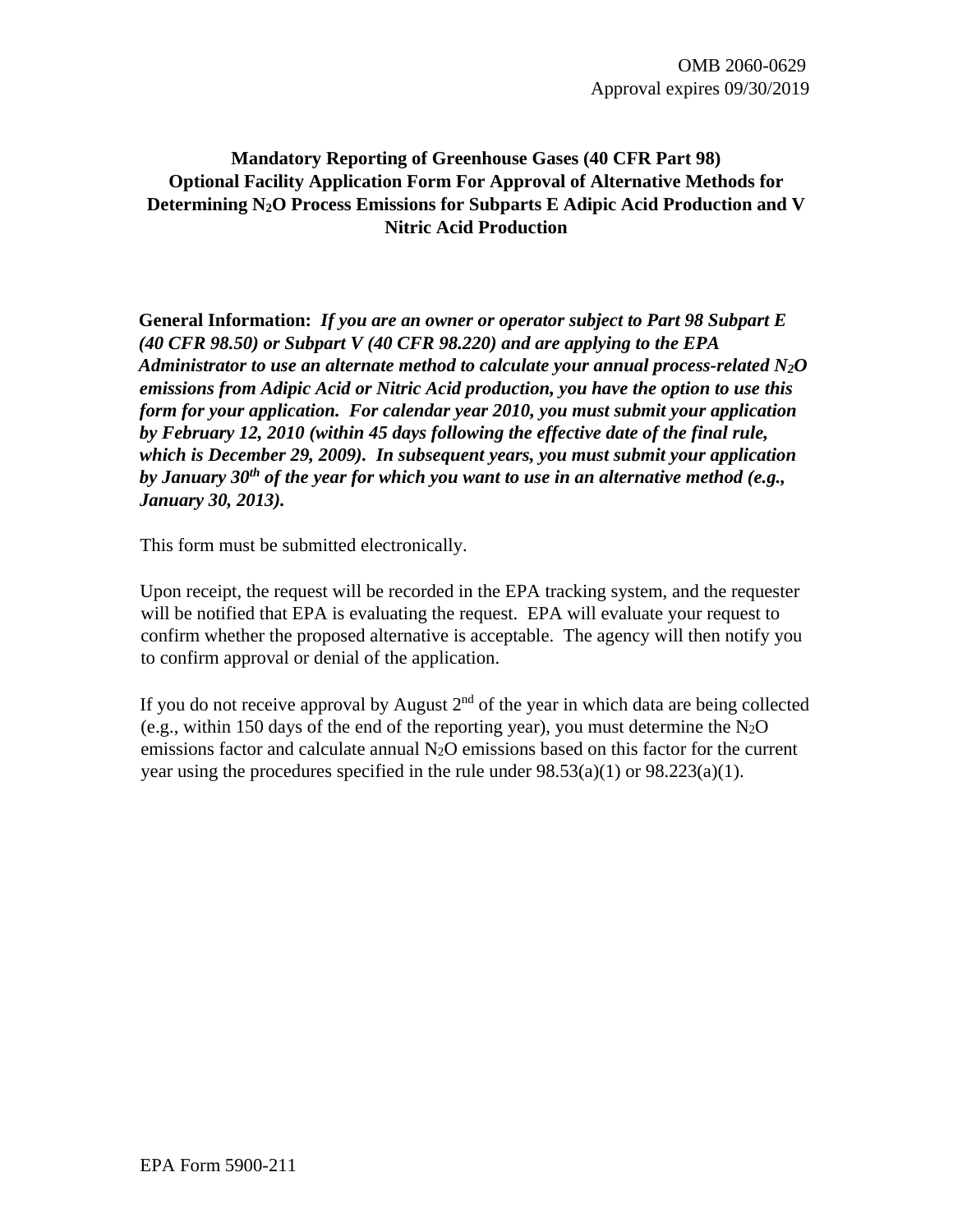# **Mandatory Reporting of Greenhouse Gases (40 CFR Part 98) Optional Facility Application Form For Approval of Alternative Methods for Determining N2O Process Emissions for Subparts E Adipic Acid Production and V Nitric Acid Production**

| <b>General Information</b>                                                             |  |
|----------------------------------------------------------------------------------------|--|
| Name of Person to Contact about the Application                                        |  |
| <b>Contact Person Address (include street address,</b><br>city, state and zip code)    |  |
|                                                                                        |  |
| <b>Contact Person Phone Number</b>                                                     |  |
| <b>Contact Person E-mail Address</b>                                                   |  |
| <b>Contact Person Date Signed</b>                                                      |  |
| <b>Contact Person Date Submitted</b>                                                   |  |
| <b>Facility and Emissions Unit Information</b>                                         |  |
| <b>Facility Name</b>                                                                   |  |
| <b>Facility Physical Address (include street address,</b><br>city, state and zip code) |  |
|                                                                                        |  |
| Unit ID (list for each applicable unit)                                                |  |
| Type of Unit (e.g., nitric acid train or adipic acid<br>production process)            |  |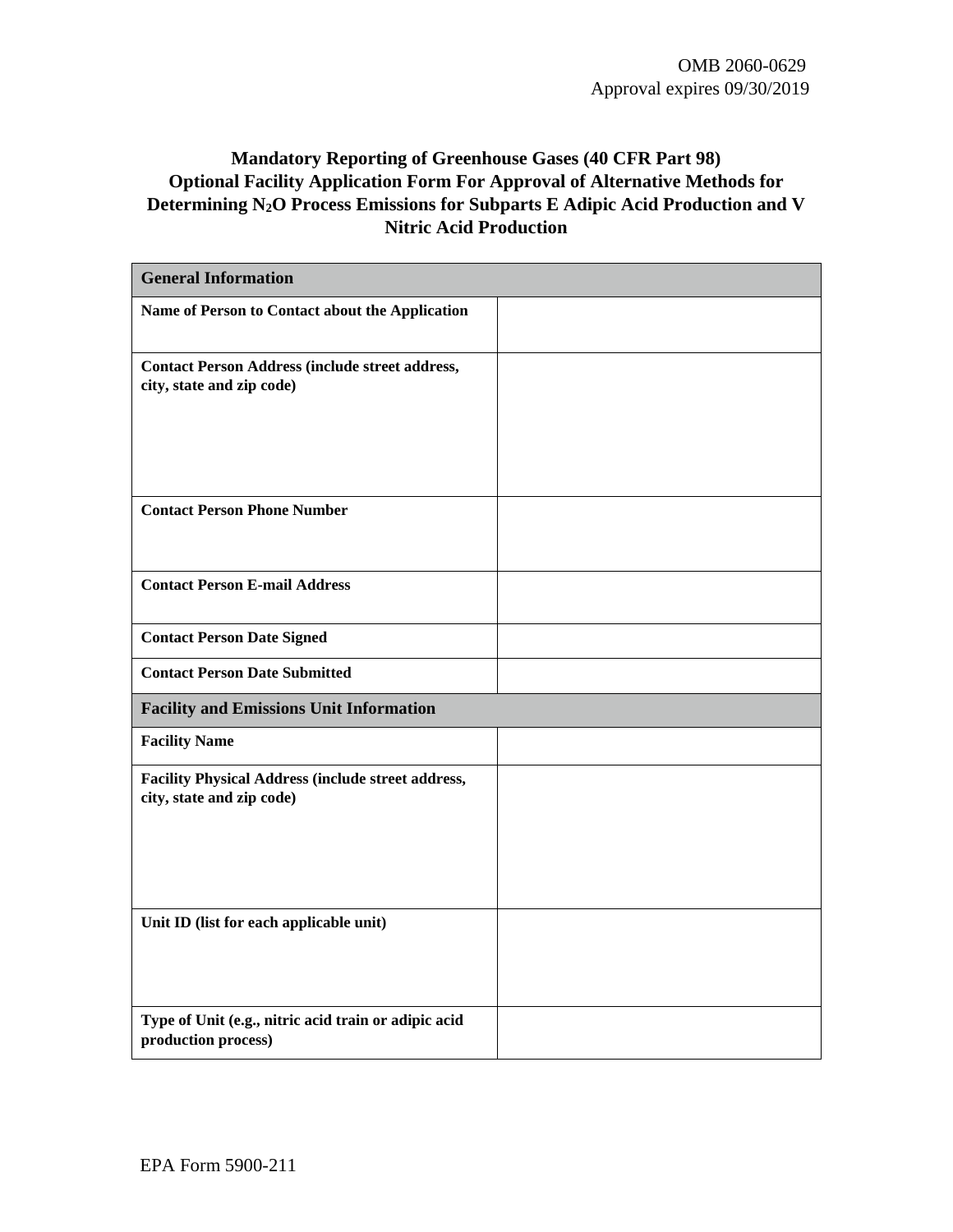## **Mandatory Reporting of Greenhouse Gases (40 CFR Part 98) Optional Facility Application Form For Approval of Alternative Methods for Determining N2O Process Emissions for Subparts E Adipic Acid Production and V Nitric Acid Production**

**Total number of units at facility included in this application** 

### **Description for Alternative Method**

**Name of alternative method, if available (e.g., N2O CEMs)** 

*[Insert name here]* 

### **Description of the Alternative Method**

Facilities should describe the following information:

- the calculation method for determining annual  $N_2O$  emissions;
- associated data collection procedures (parameters, how the parameters will be determined, frequency of data collection) ;
- initial and ongoing monitoring and QA/QC procedures;
- missing data procedures that will be applied in the event that quality-assured parameters are unavailable (e.g. if a CEMS malfunctions during a unit operation);
- any  $N_2O$  emissions abatement technology that is being used on this unit or process;
- any specific test methods or industry consensus standards that would be applied (ASTM, EPA, etc.) for data collection or monitoring; and
- any data reporting elements, in addition to the elements required in the rules, that would be provided to EPA to verify the calculated emissions using the alternative method.

For example, if you are proposing to use a N2O Continuous Emission Monitoring System (CEMS), you should include a description of the initial certification procedures of the monitor on a percent or ppm  $N_2O$ basis including calibration drift tests and relative accuracy test audit (RATA) procedures, references to existing regulations and performance specifications, a description of the ongoing quality assurance procedures for both the N2O concentration monitor and the stack gas volumetric flow rate monitor. You should also describe how any  $N_2O$  emissions abatement technology that is being used on this unit or process and how this technology will be reflected in the calculation of annual N2O emissions. In addition, the description should include procedures for estimating all missing data for all applicable parameters, such as  $N<sub>2</sub>O$  concentration, stack gas flow rate, etc. Finally, the description should include any additional data reporting elements, such as common stack configurations that might be relevant for EPA to verify emissions (reporting elements would include, common stack or duct identification number and identification numbers of units sharing the common stack or duct).